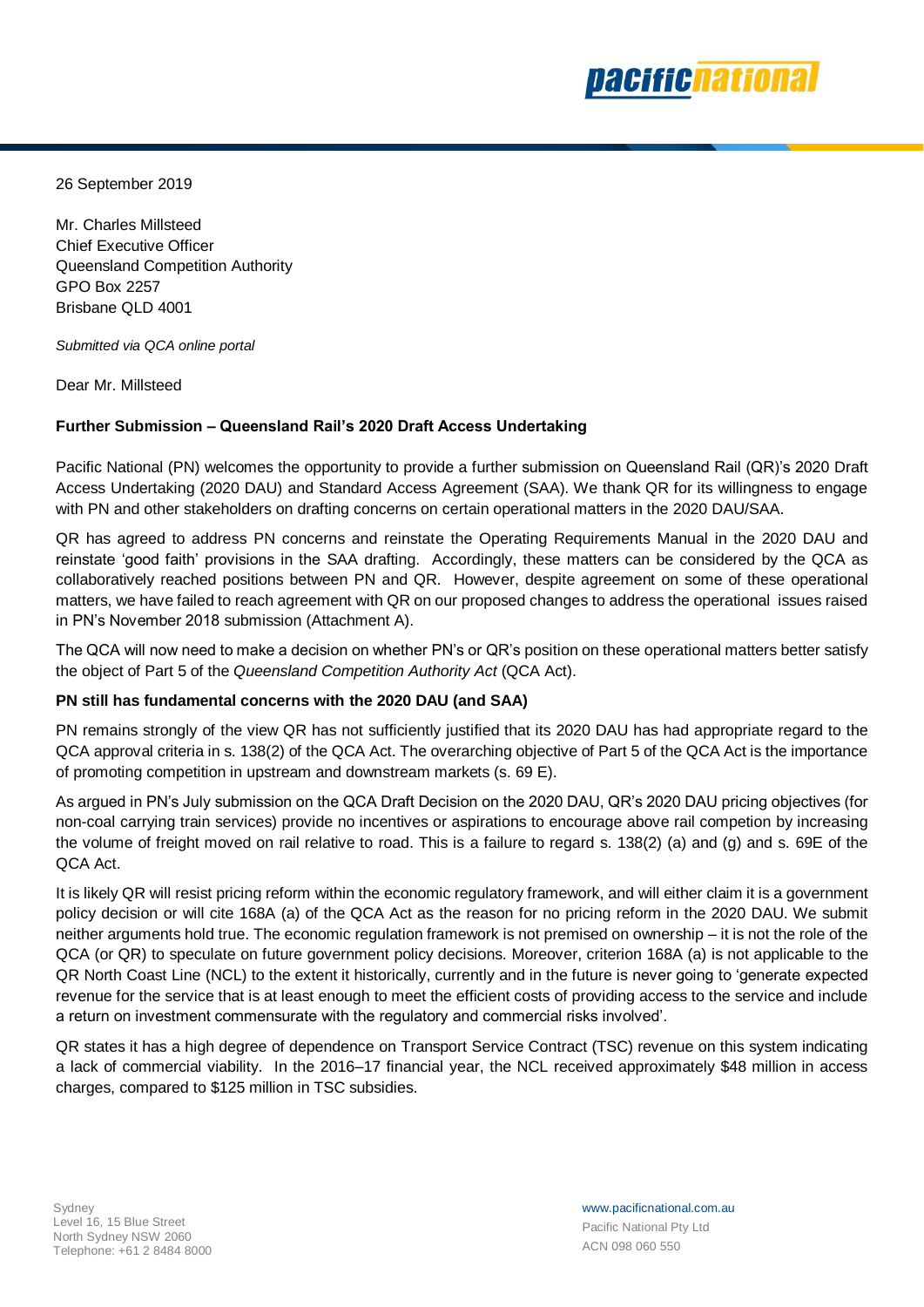

Even if QR received more access revenue by increasing access charges (which it is proposing through the application of the current pricing objectives and CPI escalation in the 2020 DAU), the amount of the TSC subsidy would decrease proportionately but it would still not be commerical. Conversely, further access charge increases will force remaining rail freight onto road (on the Bruce Highway) stranding rail network assets, and reducing competition in upstream/downstream rail freight markets.

The QCA must have regard to the s. 168 pricing principles for its decision to make an access determination or decide whether to approve the 2020 DAU. Given the above, it should afford little or no weight to 168A (a) and no weight to s. 168 A (c) which is not applicable to QR as it is not a vertically integrated freight operator.

## **Incentives to reduce costs or otherwise improve productivity – a new pricing rule**

Instead the QCA should be guided by the other two pricing principles with particular weighting to principle 168A (d) to provide incentives to reduce costs or otherwise improve productivity. Accordingly, in order for the QCA to discharge its obligations under the QCA Act, it must require an amendment to the the 2020 DAU to include a road to rail modal shift pricing rule (the addition of clause 3.1.3 Road to rail modal shift).

The application of the rule requires QR to demonstrate to the QCA and rail operators (and other upstream and downstream stakeholders) how pricing on the NCL and Mt Isa. Line has been set to encourage road to rail modal shift through lower access charges. QR states heavy vehicle road access charges are a major source of competition and price pressures, accordingly this rule is akin to a 'promoting effective competition in upstream and downstream markets' pricing rule (s. 69E).

The rule should be coupled with a restriction on escalation (CPI or otherwise) of the access charges during the five-year term of the 2020 DAU. Importantly, the road to rail modal shift pricing rule should take precedence over any conflict between the other pricing rules through an amendment to clause 3.4.

## **Performance reporting and compliance**

A modern economic regulation framework should set the performance reporting metrics within the 2020 DAU (SAA) with annual compliance reporting to the QCA and stakeholders. QR's proposal to establish a Regional Network User Group for each of its major rail systems to focus on operational and productivity improvements for the rail supply chain in the 2020 DAU is a step is the right direction (and acceptable to PN) but falls short. This is because QR's only compliance metric is to *convene* a group (subject to several conditions).

Accordingly, and in addition to QR's proposal, PN re-affirms its recommendation to modify clause 6.7 (SAA) performance level reporting (which gives effect to Schedule 5) to include commitment dates in the SAA for parties to establish an agreed performance reporting regime and performance levels.

# **QR needs to submit an intermodal freight SAA for QCA approval**

As per our previous submission, and light of the above, QR needs to submit an intermodal freight SAA for QCA approval which exclusively covers the intermodal freight (and bulk) operating on the NCL (and the Mt Isa. Line) – in particular Schedules 3 and 5.

Yours sincerely

Robert Millar Regulation and Policy Manager

**Sydney** Level 16, 15 Blue Street North Sydney NSW 2060 Telephone: +61 2 8484 8000 www.pacificnational.com.au Pacific National Pty Ltd ACN 098 060 550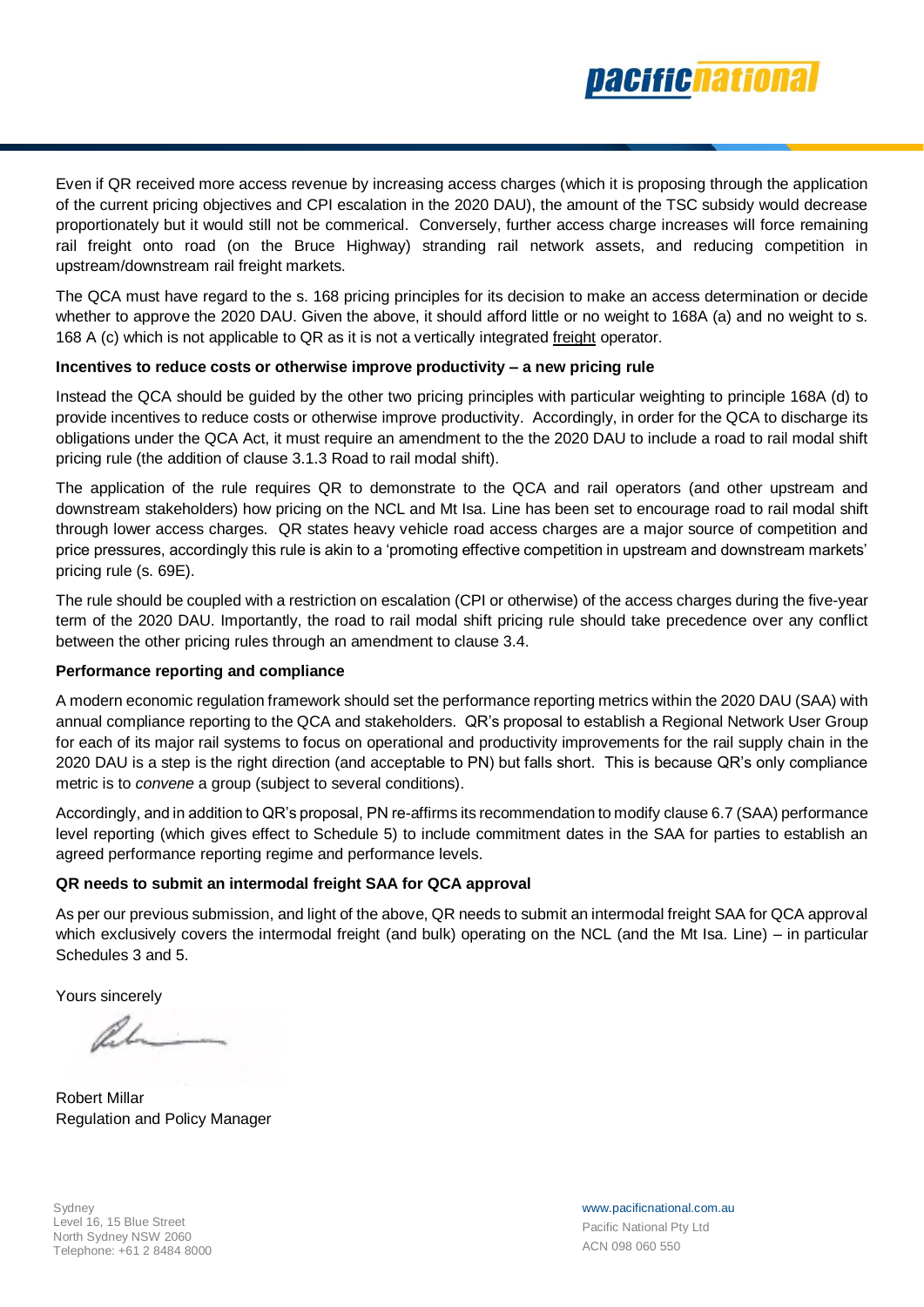

# **Attachment 1 - Outstanding issues from PN's November 2018 submission**

While we submit a new freight and bulk SAA needs to be drafted for the North Coast Line and Mt. Isa Line, we have failed to reach agreement with QR on our proposed changes to address the operational issues raised in PN's November 2018 submission.

### *Relinquishment fees*

QR proposed excessive relinquishment fee requirements - if an access holder seeks to permanently relinquish a train path they must pay a relinquishment fee equivalent to 80 per cent of the present value of the aggregate take or pay charges payable on the path to the end of the contract term. This not only acts as disincentive to long term contracting it is also excessive compared to other rail networks.

The QCA's Draft Decision agrees with PN – the relinguishment fees proposed by QR are inappropriate and they must be removed for non-reference tariffs. However, for the reasons above, PN remains concerned they are still applied to reference tariffs and should be removed.

### *Special events*

Special events and possessions scheduling have a highly disruptive impact on freight train operations. QR should be obligated under the Network Management principles to use reasonable endeavours to find alternative train paths for freight train paths impacted by all possessions (including special events). Accordingly, we recommend modification of the Daily Train Plan Principles clause 2.2 (f) to include an additional clause (iv) to mandate the requirement to find alternative paths.

## *Definition of 'on time' performance*

QR should hold itself accountable to the same on time performance windows (for scheduling, performance and reporting) as it prescribes for its freight rail operators. PN notes most networks allocate a 15-minute leeway either side of an arrival/departure time to determine if a freight train is on time. PN requires the amendment and consistency throughout the 2020 DAU/SAA.

## *2020 DAU Schedule F 2.4 Disputes*

The 2016 Access Undertaking (clause 2.4 of the Network Management Principles) requires that if there is a dispute between QR and an access holder in relation to a change in the master train plan then the change will not occur until the dispute is resolved under the Access Undertaking. Such a dispute could be lodged a day prior to the master train plan taking effect and the resolution of such a dispute may take several months. We do not agree with QR's position to remove this clause; clause 2.4 of the Network Management Principles must be retained in the 2020 DAU.

## *Schedule H 13.4 Liability for Network*

The proposed inclusion of clause 13.4 a) iv) seeks to further shift risk from QR to rail operators and access holders. Under this clause, except in relation to negligence, QR is not liable for damage arising from the condition of the network, the failure of the network, the maintenance of the network or the failure of the network to meet performance levels (where these performance levels, as set out in Schedule 5 of the agreement, are currently undefined).

PN does not accept the amendment as it further reduces QR's liability and shifts risk to access holders and rail operators. QR should be responsible for its own performance and if it cannot meet its performance targets then it should be liable for the consequences of not meeting these targets. QR's customers should not be required to bear the risk of QR being unwilling to accept the risks which may arise from its inability to meet performance targets.

PN's position is a risk should be borne by the party best able to manage the risk. QR is best placed to manage the risk of not meeting its own performance targets and so should bear this risk. Shifting this risk to access holders/rail operators who cannot manage the risk results in economically inefficient outcomes. This clause should be removed.